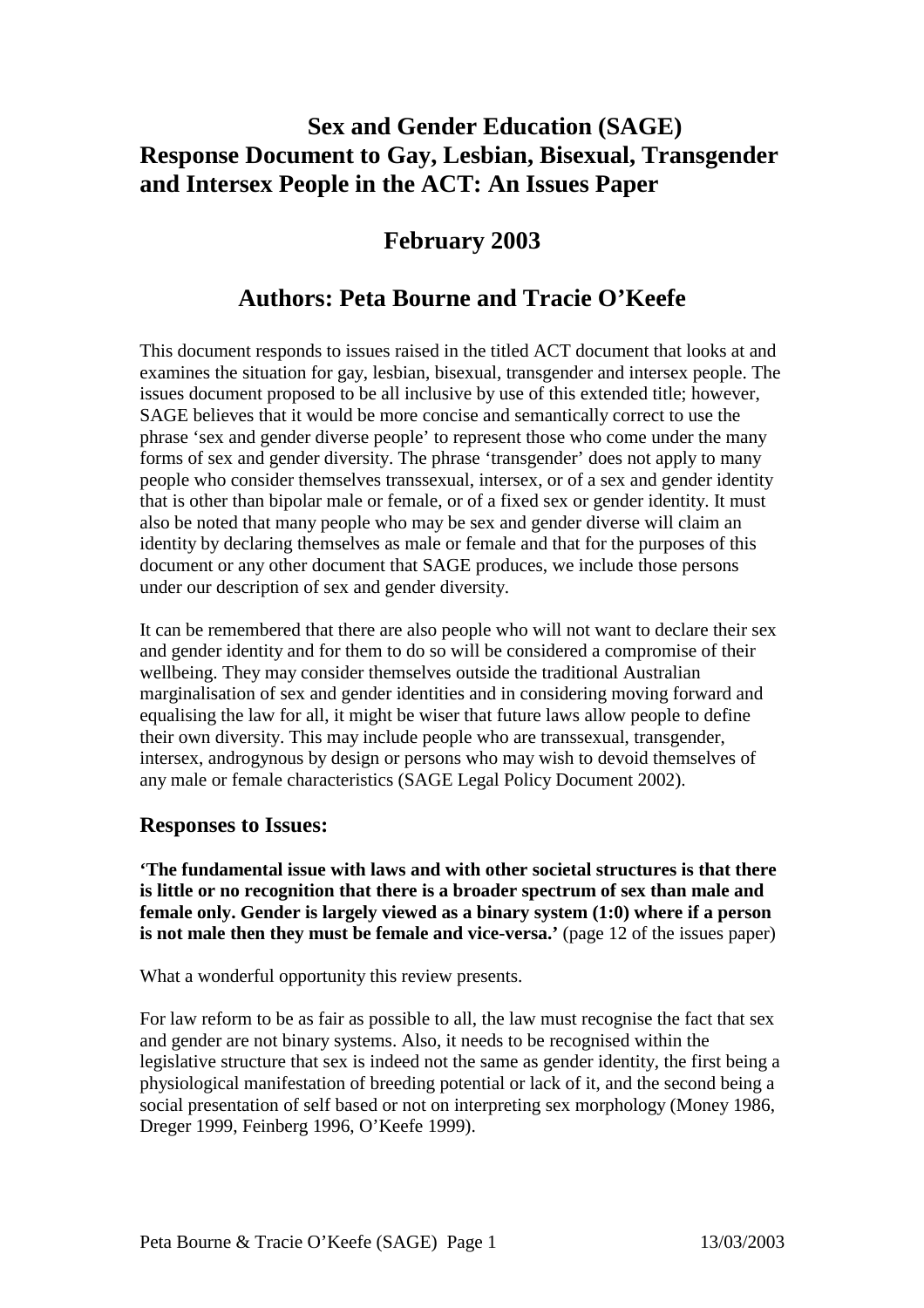## **Discrimination and Same Sex Relationships**

**'What is the comparison? The comparison is thus a comparison between the differences in the legislative treatment of two people of the same sex living together on a genuine domestic basis and the legislative treatment of two people of the opposite sex living together as a couple on a genuine domestic basis.'** (page 8 of the issues paper)

Issue: Is this comparison an appropriate comparison?

Only in an environment where everyone is assumed to be one of two sexes is this comparison appropriate.

While we appreciate that this section of the paper deals with the extent to which the law recognises gay and lesbian (same sex) relationships, it is important that in addressing this issue other people are not further marginalised.

We would prefer an approach where:

- through definitions in the law, recognition is given to the fact that sex and gender identity are not binary or bipolar systems (discussed later in comments);
- domestic partnerships can be defined without a presumption that there are only two sexes or gender identities (we believe the definition of domestic partnership in the *Legislation (Gay, Lesbian and Transgender) Amendment Bill 2002* achieves this); however, we do believe that all legislation should be referring to sex and gender diverse people as an all encompassing category;
- ACT laws are amended to treat all domestic partnerships equally.

### **Recognition of Same Sex Relationships in ACT Legislation**

Issue: Would there be any adverse outcomes if all ACT laws gave the same recognition to same sex relationships that is given to opposite sex relationships?

We can see no adverse outcomes if the three acts used as examples - *Parental Leave (Private Sector Employees) Act 1992*, *Protection Orders Act 2001* and *Adoption Act 1993* – were amended so that all people in a **domestic partnership** (as defined in the *Legislation (Gay, Lesbian and Transgender) Amendment Bill*) and all domestic partnerships were treated equally.

#### **The** *Discrimination Act 1991* **and Same Sex Relationships**

Issue: Does the *Discrimination Act 1991* provide adequate protection from discrimination for people in same sex relationships?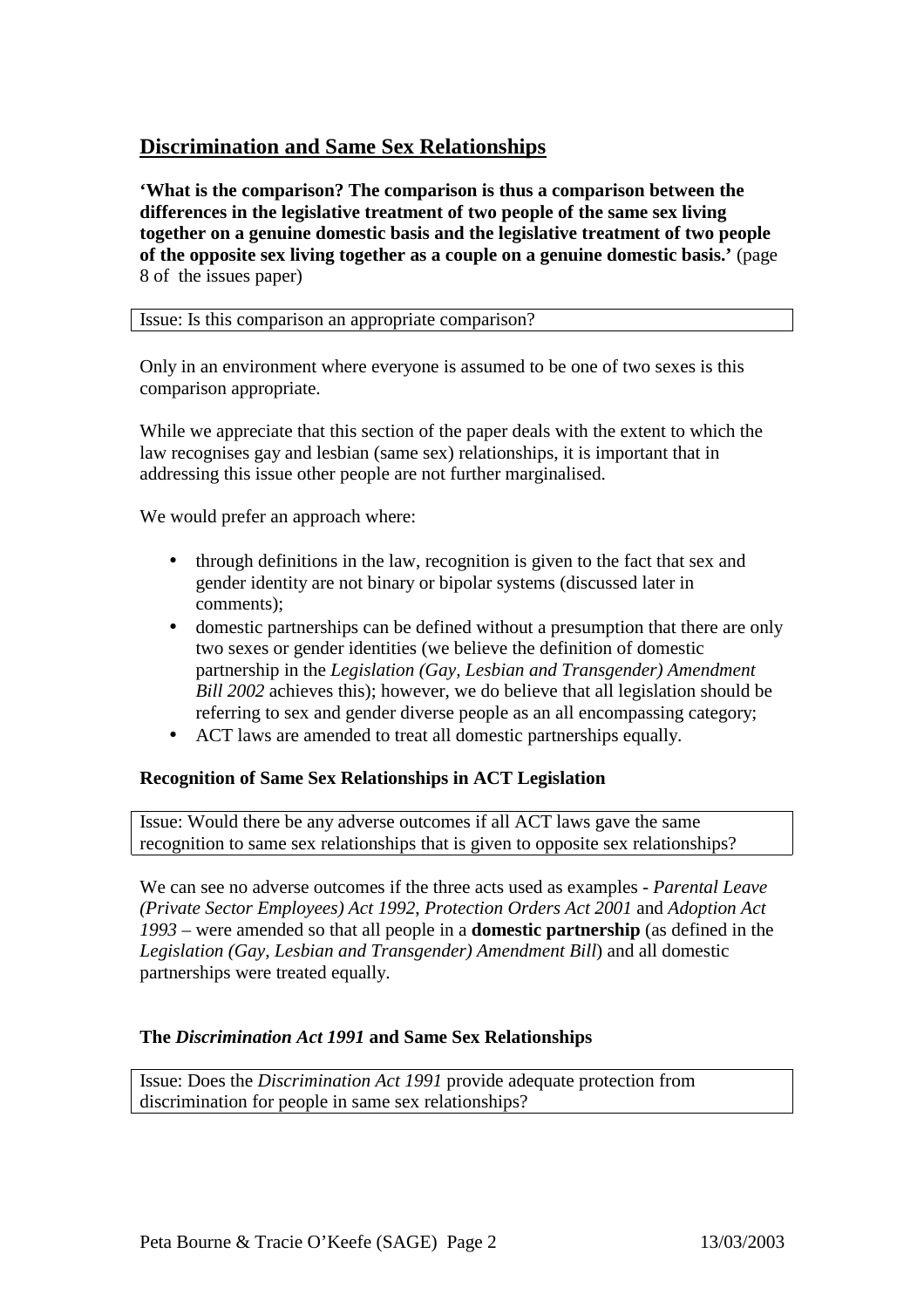While we consider that the Discrimination Act 1991 provides adequate protection from discrimination for people in same sex relationships, we think it would be an improvement if the *Discrimination Amendment Bill 2002 (No2)* were enacted.

## **Discrimination and Transgender and Intersex People**

**'How is gender identity recognised in legislation?'** (page 12 of the issues paper)

Issue: Is there a need to define 'sex' for the purposes of ACT law? If so, should different definitions apply for different purposes?

There is good cause to define sex for the purposes of ACT law.

Firstly, it would provide the opportunity to recognise that not all people are male or female. At the very least a third value of 'sex and gender diverse' could be recognised. This would result in the need for legislation to be amended so that terms like "the other sex" or "opposite sex" are eliminated (Whittle 2002, Atkins 1998, O'Keefe & Fox (Eds) 2003).

Secondly, the absence of a definition means that reliance is placed on a person's physiology, as defined by others, to recognise their sex. For sex or gender diverse people, their physiology is not always consistent with their gender identity and presentation. Currently, some people in this category can have their sex recognised. Others, who cannot afford surgery, who are not healthy enough for surgery, who choose for whatever reason not to have surgery, who do not wish to divorce their spouse, who were unlucky enough to be born in a jurisdiction which does not allow birth certificates to be changed or who do not identify as strictly male or female cannot have their sex recognised. This is not fair and does not give effect to the principles mentioned in the Chief Minister's foreword. One must also bear in mind that a person's sex is defined by multiple physical concomitants including genitalia, reproductive ability, secondary body sex characteristics, hormonal influences, brain structure and psychological behaviour. There are people who, when their sex was registered, may have appeared to be one sex at a cursory glance, but develop later in life to be predominantly another sex than first thought. Therefore a principle of fairness must be based on an individual's ability to self-define their own physiological sex in accordance with their own affinity and congruence to their physiological sex manifestations.

We think it is important that people be allowed to define their own sex and gender based on their concepts of their own sex and gender identity and presentation.

A signed Declaration of Change of Sex registered with the ACT government should be all that is required. Because of Commonwealth law, it may still be necessary for a person to be single in order to make such a declaration although we would prefer that this was not the case. It is inappropriate for any government to attempt to destabilise and split up a family unit that may be stable and productive in order for an individual to correct a bureaucratic inaccuracy of their sex and gender presentation. People who are already married or in recognised domestic partnerships can suffer devastating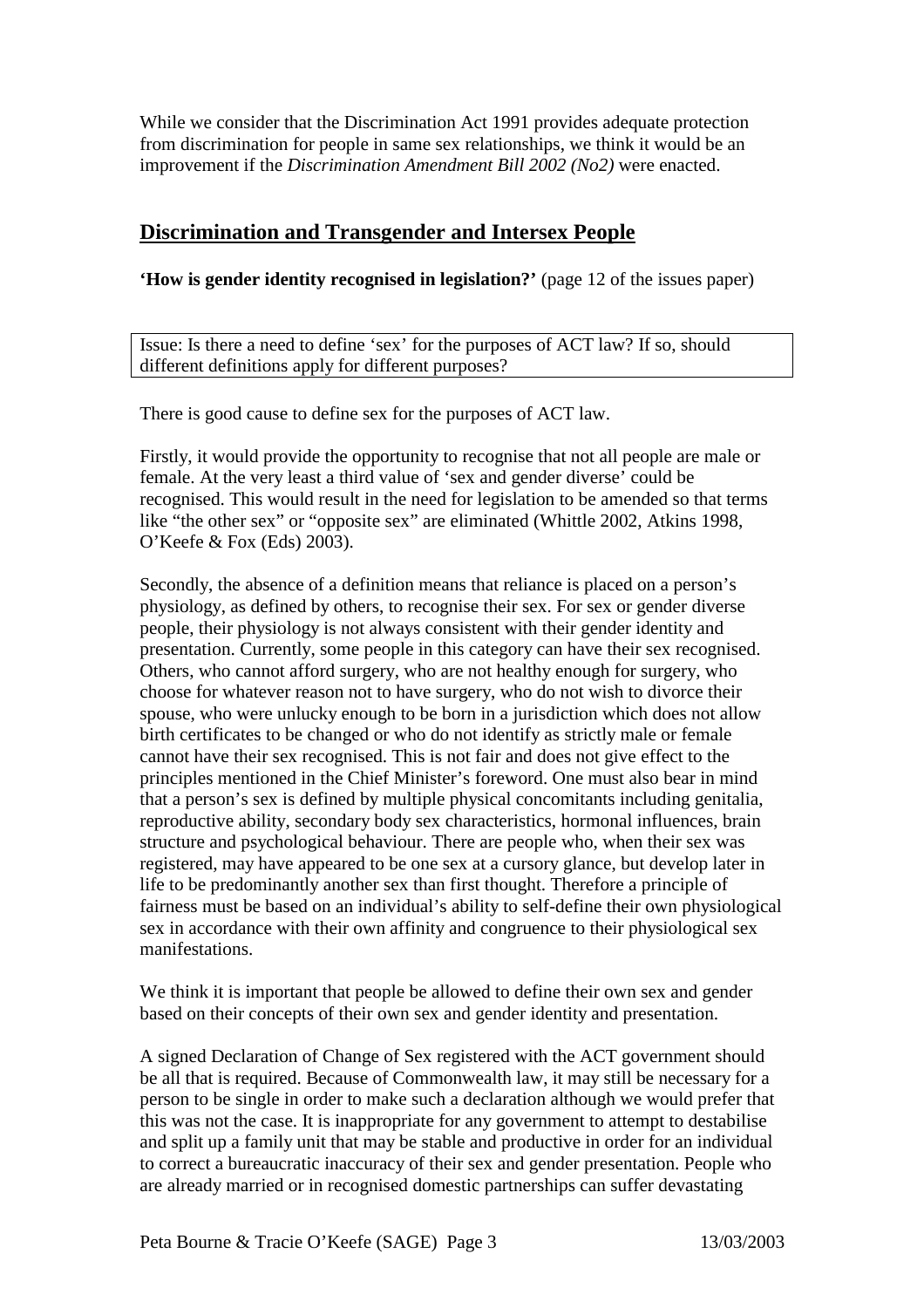personal, emotional and social consequences, along with their families, due to an enforced divorce that serves no real or necessary purpose. If the ACT government is to recognise a same sex relationship or a relationship as a domestic partnership, then it is illogical and fruitless for the government to try and force an individual who is undergoing sex and gender alteration to become divorced before that alteration can be legally recognised.

A person's sex for the purposes of ACT law would be:

- a) the sex recorded on a registered Declaration of Change of Sex or
- b) the sex recorded on their birth certificate.

It should be an offence for a person who has a registered Declaration of Change of Sex to use a birth certificate with a different sex recorded, for the purposes of proving their sex.

Issue: Does the *Discrimination Act 1991* provide adequate protection from discrimination for transgender people and intersex people?

We do not think the current legislation provides adequate protection.

The *Discrimination Act 1991* would be improved by extending protection to all sex and gender diverse people. Rather than just "transsexuality" being a protected attribute, we would prefer to see "sex and gender diversity" being a protected attribute.

A sex or gender diverse person could be self-defined and self-declared as a person: a) whose sex is neither male nor female or

b) whose sex and gender identity or presentation is not consistent with the sex assigned to them at birth.

## **Reproductive and Parenting Rights**

### *Adoption Act 1993*

Issue: Should the *Adoption Act 1993* be amended to provide that same sex couples are eligible to adopt a child.

Yes. All domestic partnerships should be treated equally.

#### *Artificial Conception Act 1985*

Issue: Should the Artificial Conception Act 1985 be amended to recognise the nonbirth mother in a lesbian relationship as a parent of a child born through assisted reproductive technology?

Yes. All domestic partners should be treated equally.

### **Surrogacy Arrangements**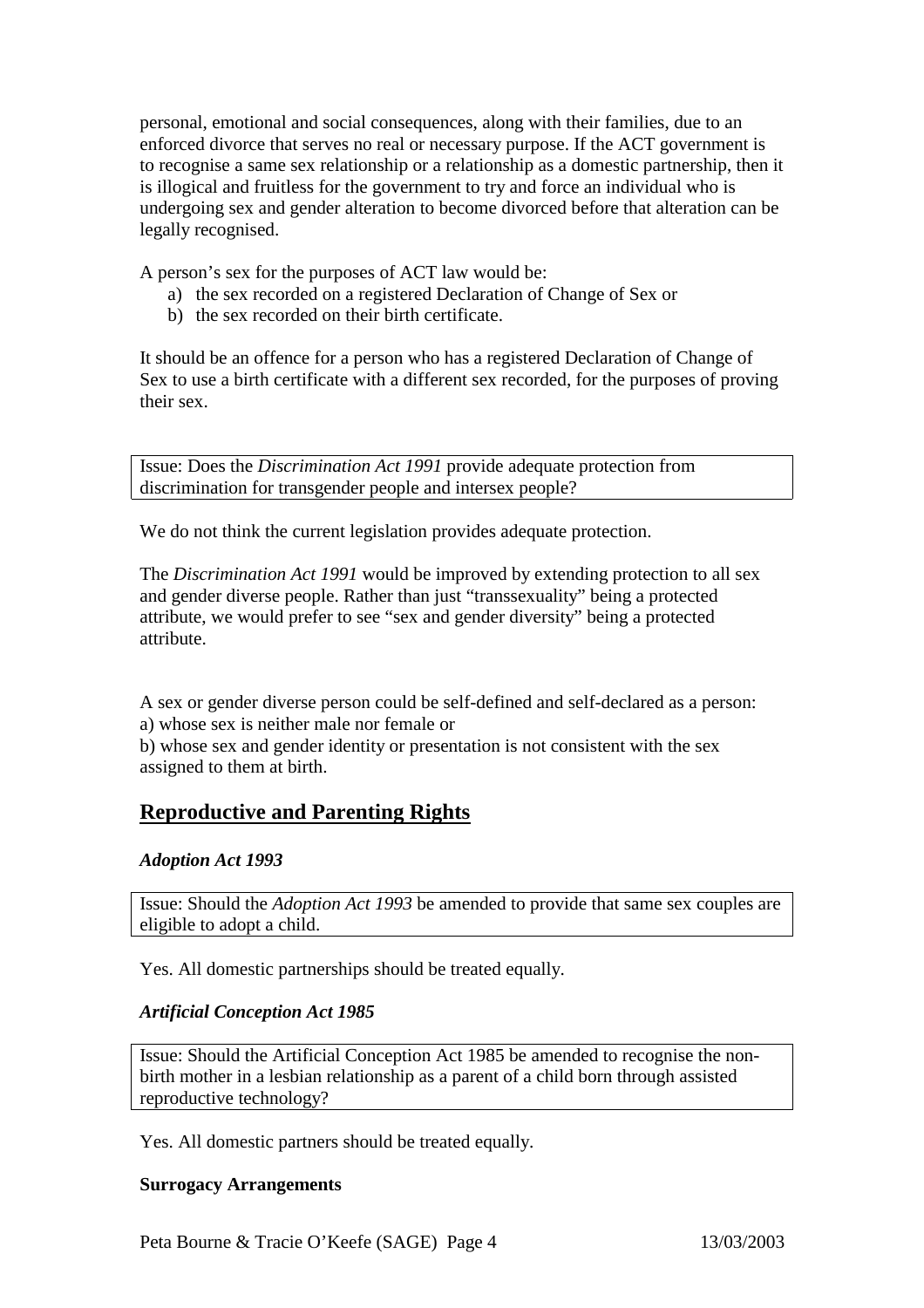Issue: Should the *Artificial Conception Act 1985* be amended to allow same sex couples to apply for a parentage order where the child is born pursuant to a substitute parent agreement?

Yes. All domestic partnerships should be treated equally.

### **Transgender People and Parenting**

Issue: Why is there no issue identified?

Currently, the treatment of transgender people under the Artificial Conception Act 1985 varies depending on whether or not they have, among other things, undergone certain surgery. This is wrong. All domestic partnerships, regardless of a person's type of sex and gender diversity, should be treated equally.

## **Registering Relationships**

Issue: Is there a benefit in the ACT providing a mechanism to register same sex relationships in the ACT? Should this also apply to opposite sex relationships? What consequences should flow from this under ACT law?

The registering of domestic partnerships could act as a public statement of commitment and provide an historical record. With regard to probate, it would seem fair if all domestic partnerships were treated equally when a partner dies without a will. It must also be recognised that simply to provide a mechanism for registering same-sex relationships does not cover the relationships of those who declare themselves as being sex and gender diverse, therefore the ACT government would be wise to simply allow the registration of domestic partnerships regardless of sex and gender identity.

## **Anti-Vilification Legislation**

Issue: Should the vilification provisions of the Discrimination Act 1991 be extended to prohibit acts of vilification against gay, lesbian, transgender and intersex people, or people with HIV/AIDS?

A definition of vilification needs to be more concise in that, is it the simple debate of a person's inappropriate behaviour or does such vilification perpetuate acts of violence, slander and discrimination? If it was found that such vilification did perpetuate such acts, then it could be covered under the sex discrimination acts and also under acts governing public order. For instance, in cases where acts of violence, loss of dignity, property or personal safety came about through racial discrimination, then that would be considered by a government to be an illegal act. On the same basis then if an individual or group attempted to harass, damage or ruin a sex and gender diverse individual through such aforementioned mechanisms, then that must also be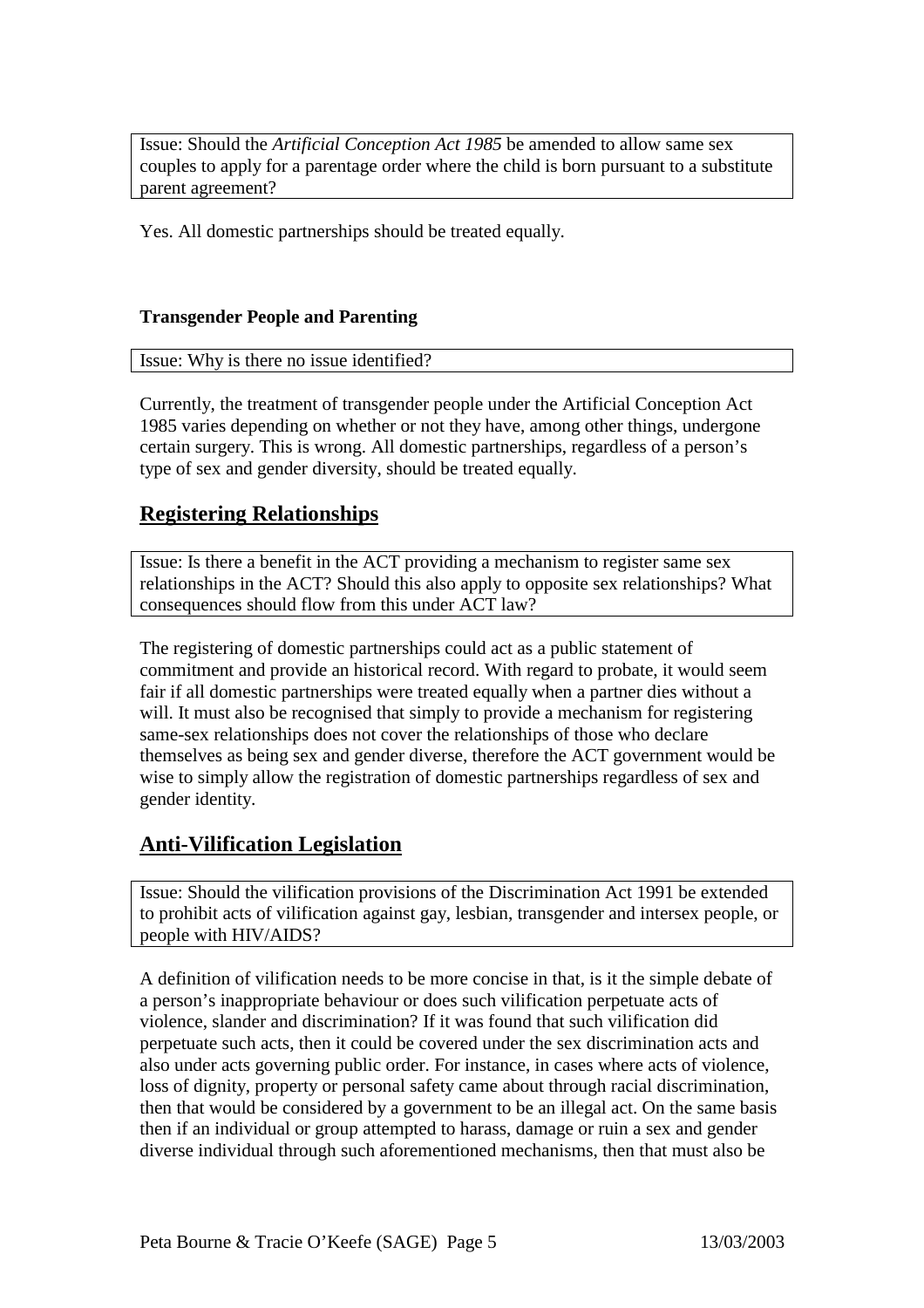considered as an act against good public order and an individual's right to live their life in a legal and peaceful way.

SAGE respects the right in law to freedom of speech; however, all governments in considering the right of freedom of speech must also consider that incitements of sexism, gender harassment and vilification because of sexism and gender harassment should not be tolerated by any free society. Where acts of violence against a person or their property occur as a result of someone inciting such actions then the person inciting those actions should be held equally liable for such crimes.

It must be remembered that sex and gender diverse people, along with gay, lesbian and bisexual people, can often, through ostracisation, be considered as marginalised and vulnerable groups in society, therefore it is the duty of any society and legal system to guard against all attacks upon those individuals or groups that may cause harm to their wellbeing. In drafting such legislation, it can be remembered that the World Health Organisation defines 'health' as an individual's sense of physical, mental and social wellbeing.

## **Defence of Provocation – the 'Gay Panic' defence**

Issues: Should the defence of provocation be abolished in the circumstances of a nonviolent homosexual advance? Should the defence of provocation be abolished generally.

The defence of provocation should be abolished in the circumstances of a non-violent homosexual advance. It should also be abolished in the circumstances of a non-violent advance made by a sex or gender diverse person. Such an advance is often wrongly regarded as a homosexual advance.

## **Meeting the Needs of Transgender People**

### *Births, Deaths and Marriages Registration Act 1997*

Issue: Are the provisions in part 4 of *the Births, Deaths and Marriages Act 1997* appropriate?

No. This Act discriminates against those sex and gender diverse people who cannot afford surgery, are not well enough for surgery or for whatever reason choose not to undergo surgery. This is bad law.

Surgery is not cheap and is very invasive. The cost runs into tens of thousands of dollars that individuals are often called upon to fund themselves and some people, for whatever reason, simply cannot afford that medical attention. Surgery also carries with it the risk of severe medical complications and, at times death, so it cannot be the job of the state to require individuals to undergo what is sometimes life-threatening surgery in order for them to attain social recognition.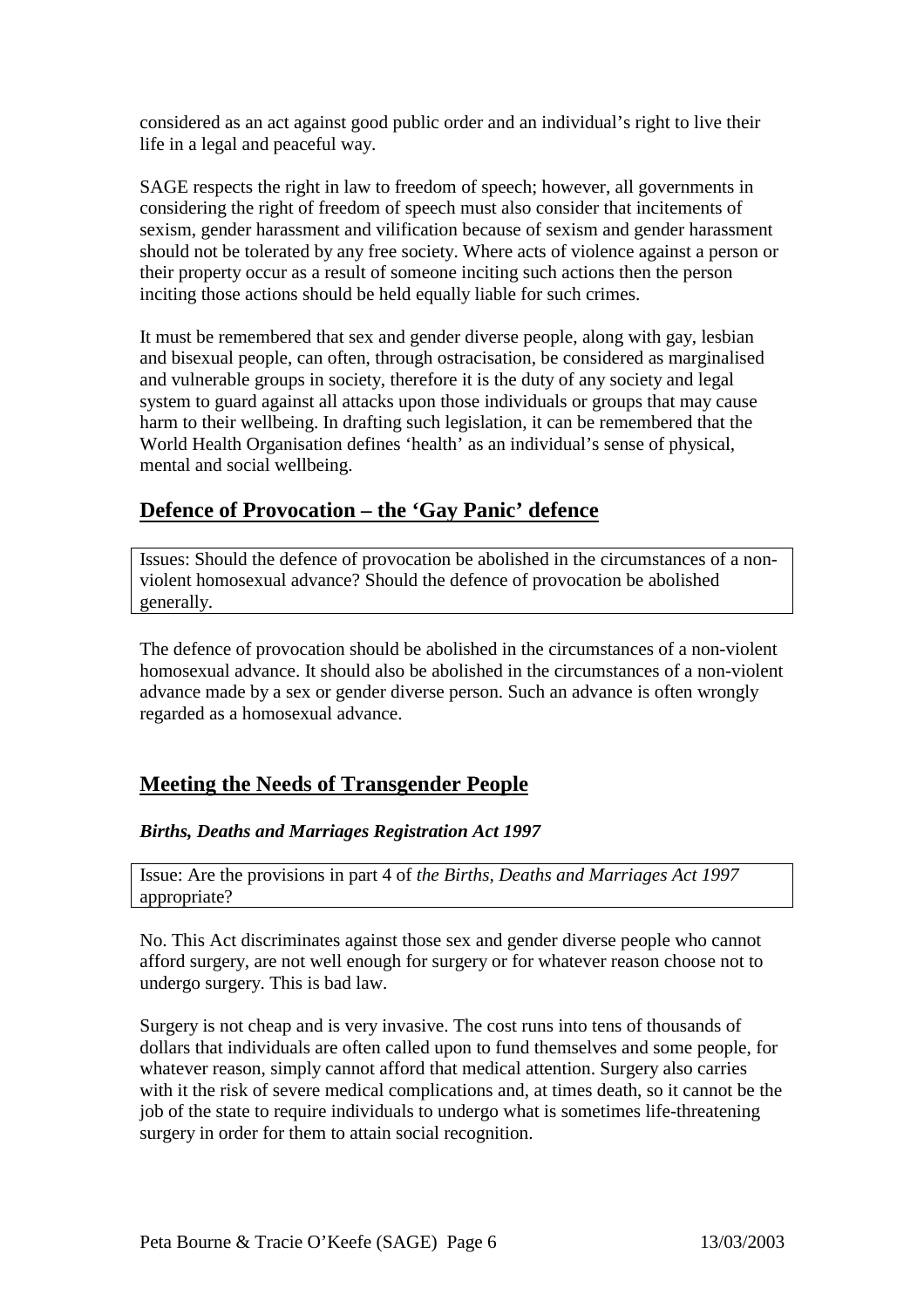The sex recorded on a birth certificate should be changed on request on the evidence of a registered Declaration of Change of Sex (discussed earlier).

### *Discrimination Act 1991*

Issue: Does the *Discrimination Act 1991* provide adequate protection from discrimination for transgender people?

The current legislation provides adequate protection for certain, but not all, sex and gender diverse people.

The *Discrimination Act 1991* would be improved by extending protection to all sex and gender diverse people, regardless of the type of their diversity. Rather than just 'transsexuality' being a protected attribute, we would prefer to see 'sex or gender diversity' being a protected attribute.

A sex or gender diverse person could be self-defined and self-declared as a person: a) whose sex is neither male or female or

b) whose sex and gender identity or presentation is not consistent with the sex assigned to them at birth.

### **Other Legislative Provisions**

Issues: What is the appropriate approach to meeting the needs of transgender people in respect of sex-segregated facilities such as public baths? How should this approach also take into account the needs of other users of such facilities?

By defining sex along the lines discussed earlier, many of the needs of sex and gender diverse people in respect of sex-segregated facilities would be met. In the case of people who identify their sex and gender identity as other than strictly male or female and in the absence of facilities for them, they should be able to use the facilities in which they feel most comfortable. It is also important that the individual be permitted in the first place to choose the facilities that they feel are appropriate for their sex and gender self-declaration.

There is also a need to look at laws relating to searches and custodial escorts in respect of sex and gender diverse people. There is also a need to look at the laws that govern the rules within the custodial system to ensure the safety of sex and gender diverse people within that system, prohibiting them being subjected to violence and abuse.

Issues: The government welcomes submissions on how current legislative schemes are addressing the needs of transgender people. Are there needs that are not covered by this issues paper that should be addressed?

Many people who have a sex and gender identity and gender presentation that is not consistent with the sex assigned to them at birth do not wish to have their birth sex known to others. It should be an offence for a person to disclose the former sex of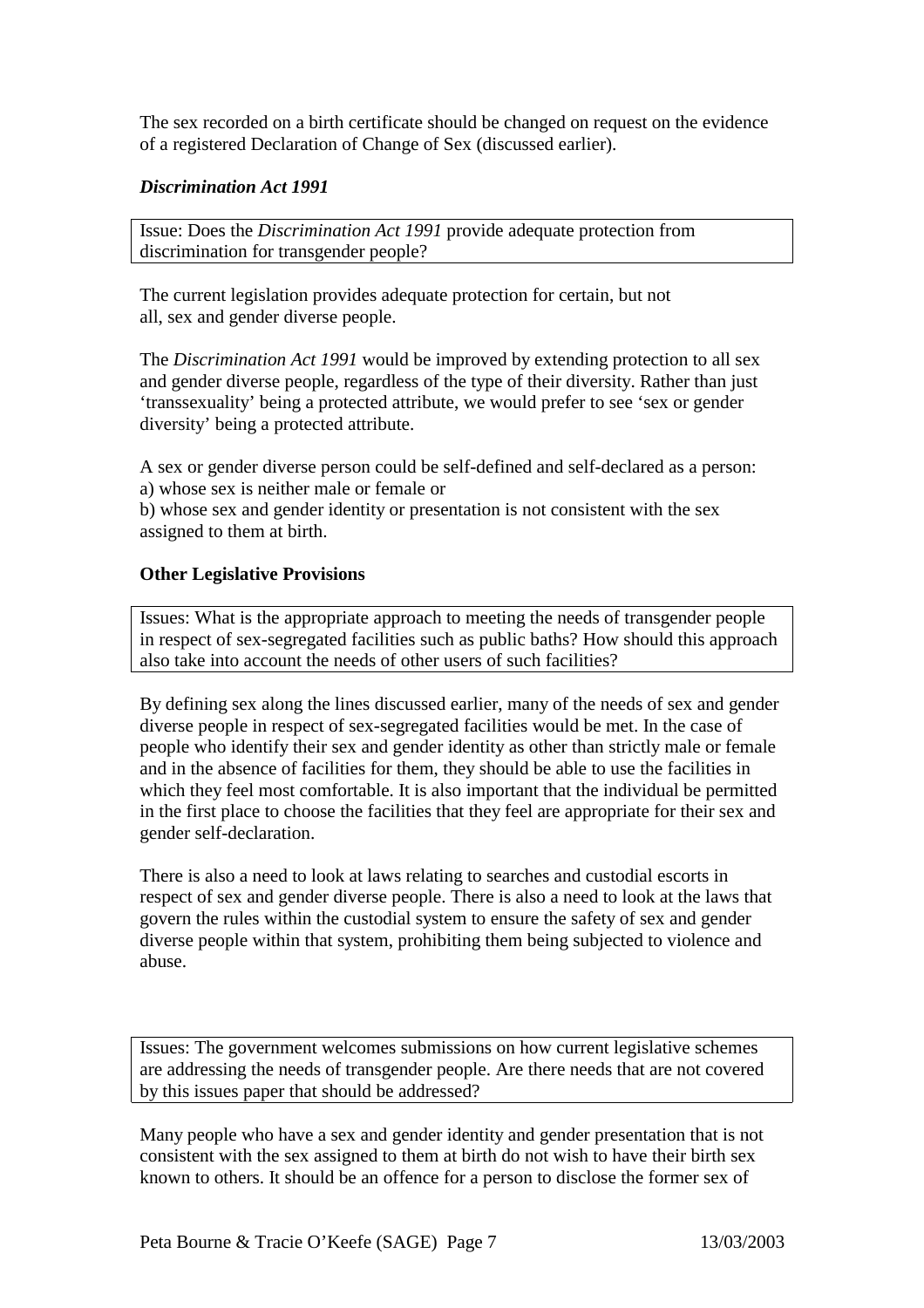person to a third person without consent.

It is also important that an individual, for purposes of documentation, is not forced into putting male or female on official documents when they do not believe that is appropriate. There has recently been a case in Western Australia where an individual has achieved the right to have no sex or gender registered on their birth certificate or passport so they may move comfortably in an identity that they feel is right for them (Butler 2003). Some people would be more comfortable simply having their birth certificate or public documents with no reference to sex or gender and those individuals need the right to do that, rather than being marginalised into bipolar identities of male and female, which is plainly not right for them.

## **Intersex People and 'Normalising Surgery'**

Issue: Is it necessary to regulate normalising surgery carried out on intersex children?

Many intersex people have suffered great anguish as a result of other people making well-intended decisions on their behalf. The views of intersex persons are paramount when deciding on appropriate legislation.

'Normalising' surgery that defines a child as male or female should not be carried out on intersex children, unless it is life-saving. Surgery that has been performed on intersex children has often damaged their genitalia severely, obliterating their reproductive ability and taking away their capacity to enjoy sexual acts. Any surgery performed on an intersex person should be done with their informed consent. There should be protocols covering counselling of parents of intersex children, disclosure of intersex conditions to intersex children and counselling of intersex children at an appropriate stage of their development. Protocols need to be in place regarding the recording of an intersex child's sex on their birth certificate. In such cases it would be more appropriate that the birth certificate be left blank and amended at a later stage when the child or adult decides what identity is appropriate to them. Such surgery carried out on an uninformed individual child or adult without their express permission should be considered in law to be a criminal act of assault, along with enforced circumcision, castration, removal of the ovaries and any form of genital mutilation. The extended treatment of such individuals that may include enforced hormone treatment should also be considered as assault, unless that individual has expressed the desire to undergo such treatment.

Issue: Is the exception in section 77 of the *Crimes Act 1900* appropriate? Should the exceptions be limited to 'genuine therapeutic purposes' contemplated in section 76?

Section 77 should only provide exception to the offence in the case of sexual realignment procedures carried out with the fully informed consent of the patient.

## **Policy, Programs and Priorities**

Issue: Does the ACT Government need to take better account of the specific needs of lesbian, gay, bisexual, transgender, or intersex people in the ACT? Are there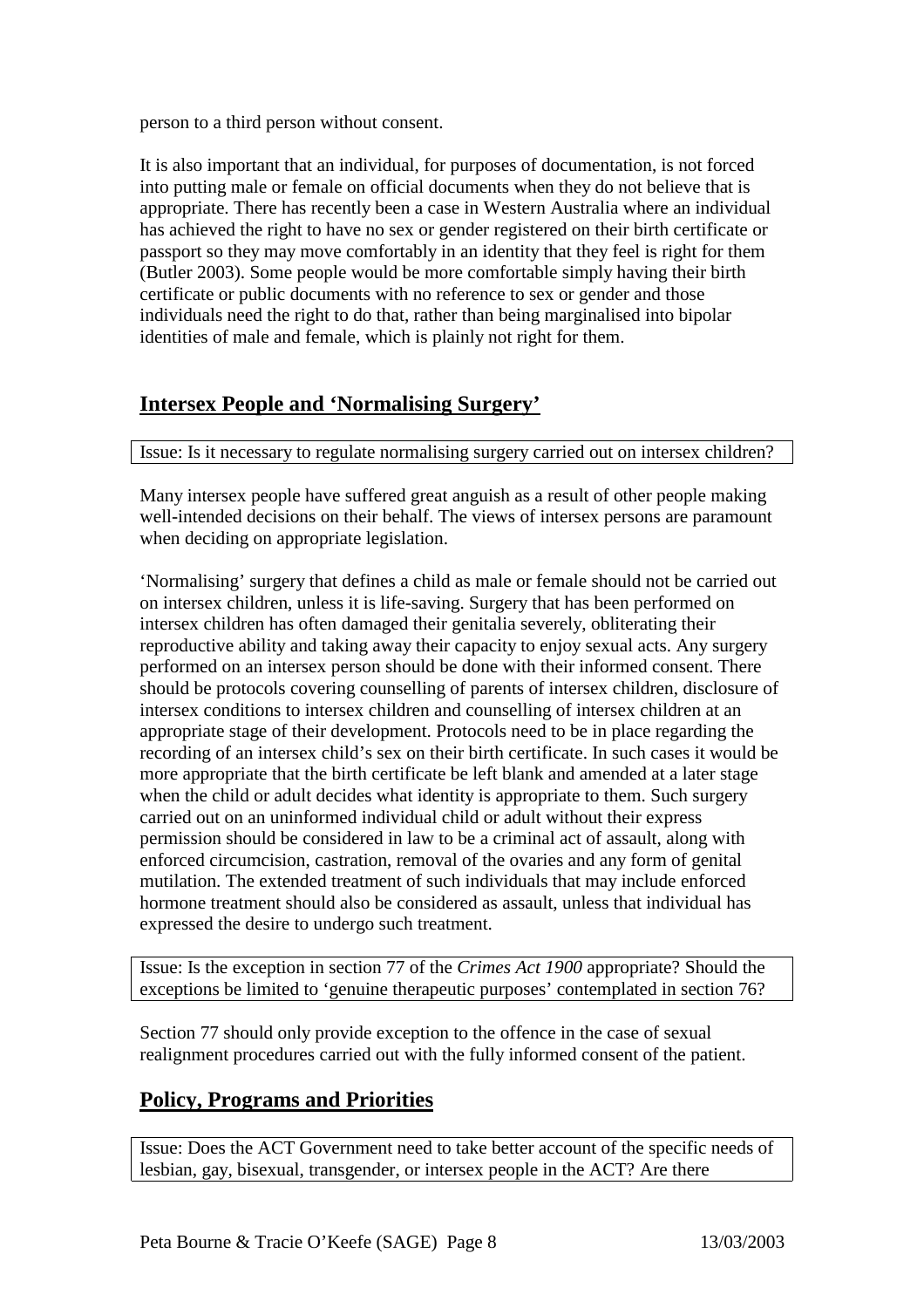#### particular priority areas?

In drafting new legislation and implementing programmes, the ACT government can consider that any individual with health and a sense of wellbeing is likely to be a contributing member of society as well as a taxpayer. When sex and gender diverse people are compromised, both socially and legally by inappropriate laws that restrict them and prohibit them from leading fulfilling lives, they can become a burden on the state rather than an integrated citizen.

There is no doubt that sex and gender diverse people can indeed at times be a vulnerable group in society, particularly when they are in need of medical, psychological and social services in order for them to define their identities. It is a matter of financial and social economics that a society should have as many members as it can contributing towards the whole. In drafting new laws, it is imperative that the ACT government understands the profound diversity in nature and nurture concerning people who are sex and gender diverse. Previously held bipolar concepts of male and female sex and gender identity are now academically seen to be primitive and our greater knowledge of medicine, psychology and sociology has shown us that more than 1 per cent of the population is sex and gender diverse. This figure is increasing as we discover more physiological diversity and recognise an evolution of acceptance of an individual in whatever form they wish to present themselves.

Poor laws seek to restrict people's sex and gender diverse expression and result in court cases against the state, eating up public funds as individuals seek to claim their right to define their own sex and gender diversity. Judicious law-making in permitting and protecting the right to sex and gender diversity gives back to that society more contributing members whose autocracy is protected and whose human rights are treasured.

We ask the ACT government in drafting, extending and developing new laws that they take a different approach in the future by seeing those who are sex and gender diverse simply as other members of society who should be entitled to the same rights and privileges as the average person. We welcome dialogue with the ACT government representatives in forming and reforming laws concerning sex and gender diverse people at this time and in the future. We encourage the government to take full advantage of the expertise of our members, who are sex and gender diverse, in this field.

## **Bibliography**

ATKINS, DAWN (Ed) **Looking Queer**, Harrington Park Press, New York, 1998.

DREGER, ALICE DOMURAT **Hermaphrodites and the Medical Invention of Sex**, Harvard University Press, London and USA, 1998.

DREGER, ALICE DOMURAT **Intersex in the Age of Ethics**, University Publishing Group, Maryland, USA, 1999.